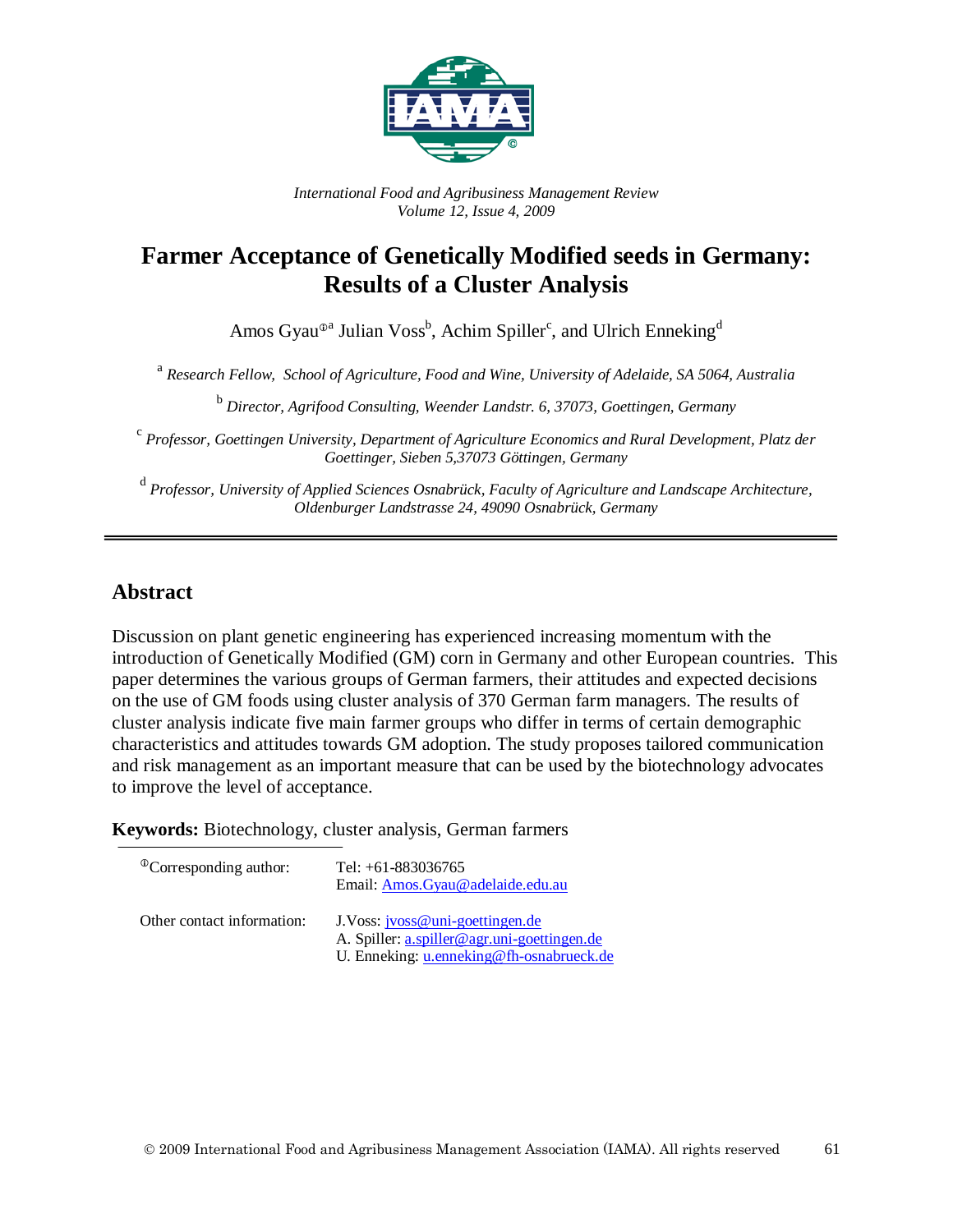### **Introduction**

Acceptance of Genetically Modified (GM) food remains a critical factor that will affect the future growth of agricultural biotechnology (BT). Plant genetic engineering has received more intense discussion than almost every other topic in agriculture. In many countries, the debate on GM revolves around the risks and the benefits of biotechnology in the production of food and feed (Isserman, 2001). Onyango et al., (2004) observe that the discussion on plant genetic engineering has split the public into two. On one side of the debate are the supporters of biotechnology who emphasize its importance to mankind in the form of improved supply of food, feed, and medicine, as well as reduction in insecticide and labour cost which provide economic benefits to the adopters (Isserman, 2001; Gianessi et al., 2002; Payne et al., 2003; Sankular et al., 2005). Brookes and Barfoot (2006) estimate the increase in income for farmers who adopted GM to about \$27 billion worldwide for the year 2005. On the other side are the opponents who argue that plant genetic engineering is an interference of nature and may have unknown and disastrous consequences (Nelson, 2001). People on this side have further strengthened their position by arguing that GM may have the tendency to contaminate the non-GM product, such as organic food through processes like pollination.

In Europe, the cultivation of GM-seeds has no meaningful significance. Commercially, only genetically modified BT-Corn is cultivated on few arable lands. This may be attributed to different reasons such as the genetic moratorium of the European Union of 1998 to 2003 and the current law on genetic engineering, which are disingenuous to the cultivation of GM seeds. As the commercial use of plant genetic engineering in Europe is just at its beginning, there are only a few studies that explain the influence of the adoption of the biotechnology by farmers. Until now, the research has almost exclusively concentrated on consumers (e.g. O'Connor et al., 2005; Miles et al., 2005), nearly neglecting the position of farmers in Europe (Breustedt, 2008).

This paper fills this lacuna in the agribusiness literature. We contribute to the discourse on biotechnology in agriculture in two main ways. First, unlike previous studies, which predominantly analyse the GM acceptance from the perspective of the consumers, we take the perspective of producers and analyze the behavioral patterns of German farmers towards plant genetic engineering. Second, we segment the farmers into various groups based on their attitudes and opinions towards genetic engineering.

Our analysis is based on the stated as opposed to actual adoption of GM. This is because biotechnology is still not in commercial quantities in Germany, and as such the farmers' expectation of the likelihood of adoption will be based on information that is obtained from many sources including the media, popular magazines, and public sources.

The remaining sections of the article are organized as follows: the next section provides background information about biotechnology in agriculture in Germany. Following, we present a brief overview of the research on biotechnology in agriculture and present the technology acceptance model by Voss et al. (2008), which will be used as the basis for classifying the farmers. Methodology of the study will be presented in the next section. Cluster solutions and their implications are then discussed and, subsequently, we highlight the limitations of the study and propose direction for future research.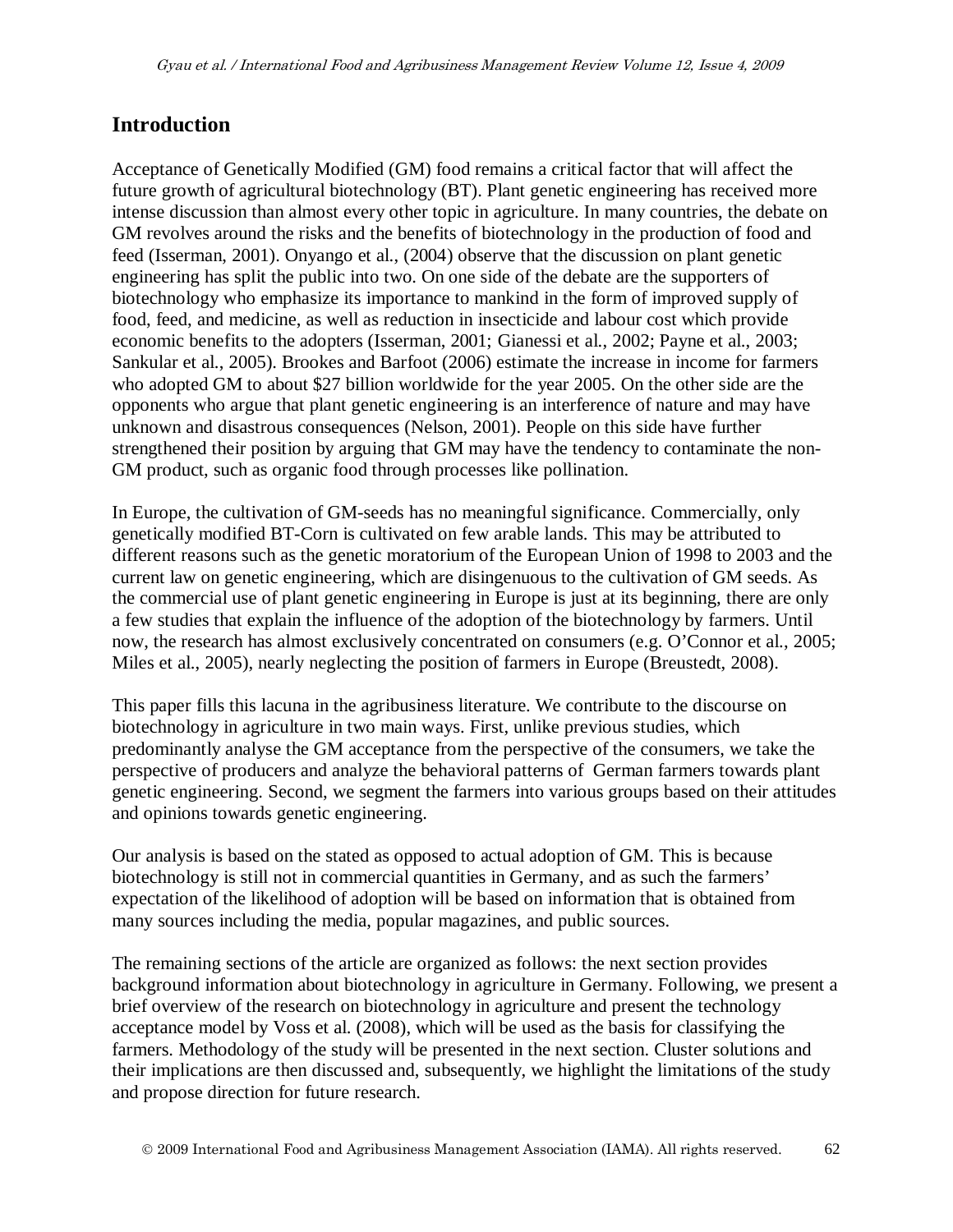## **Overview of Biotechnology Research in Agriculture**

For the purpose of this paper, terms such as genetic engineering, biotechnology, biologically engineered, and genetically modified will be used synonymously to represent a set of technologies that are used to change the genetic makeup of cells and move genes across species' boundaries to produce novel organisms. This may involve highly sophisticated manipulations of genetic materials and other biologically important chemicals. By altering a plant's trait, genetic engineering facilitates development of characteristics not possible through traditional plant breeding techniques (Fernandez-Cornejo et al., 2002).

Recently, scientific studies on the agricultural adoption of plant genetic engineering have noticeably increased. As a consequence, there is a growing subset of the technology adoption literature that specifically examines the adoption of GM crops (Alexander et al., 2003; Fernandez-Cornejo et al., 2002; Payne et al., 2003).

There are two main research streams on the GM adoption in the food supply chain literature. One stream concentrates on the demand side and measures the level of acceptance or adoption from the perspective of consumers, retailers, processors, and other stakeholders (e.g., Frewer et al., 1995; Saba and Vassallo, 2002; Fortin and Renton, 2003; Onyango et al., 2004; O'Connor et al*.*, 2005). The second stream concentrates on GM adoption from the supply side, which involves adoption by farmers measured in terms of both their revealed and stated preferences (e.g., Van Scharrel, 2003; Payne et al., 2003; Merrill et al., 2005; Voss et al., 2009).

Breustedt et al. (2008) divided the analyses of biotechnology adoption in agriculture into *ex post* and *ex ante* studies. The *ex post* refers to the case where the GM has been launched already. In this situation, it becomes possible for the researchers to conduct their analyses based on information collected on the actual behaviour of the farmers, referred to as the revealed preference approach. The *ex ante* analyses are conducted in a situation where expected behavior of the farmers is determined using methods such as the contingent valuation. This is often referred to as the stated preference. The most common factors that have been analyzed in the adoption literature are expected profitability, risk, required skill level or education, scale or size of farm, alternative or competing technologies, credit availability, and environmental policies (Sundig and Zilberman, 2001).

Hubbell et al. (2000) and Qaim and de Javry (2003), for instance, analyzed the dichotomous choice between adoption and non-adoption of BT cotton in the U.S. and Argentina based on revealed and stated preferences. In both studies, the authors observed that the level of education and farm size relate positively with the likelihood of adoption. Corinne et al. (2005) analyzed the adoption of transgenic corn resistant to corn rootworm (CRW corn) using a probit model with data from Indiana farmers. Their analysis revealed that operator age, farm size, regional, and self-reported measures of rootworm pressure were all statistically significant in explaining the level of adoption by the farmers.

Kolady and Lesser (2006) and Krishna and Qaim (2007) conducted *ex ante* analyses of genetically engineered eggplant adoption in India using varieties of choice-based experiments. Kolady and Lesser (2006) observed that a higher price of BT seed reduces the probability of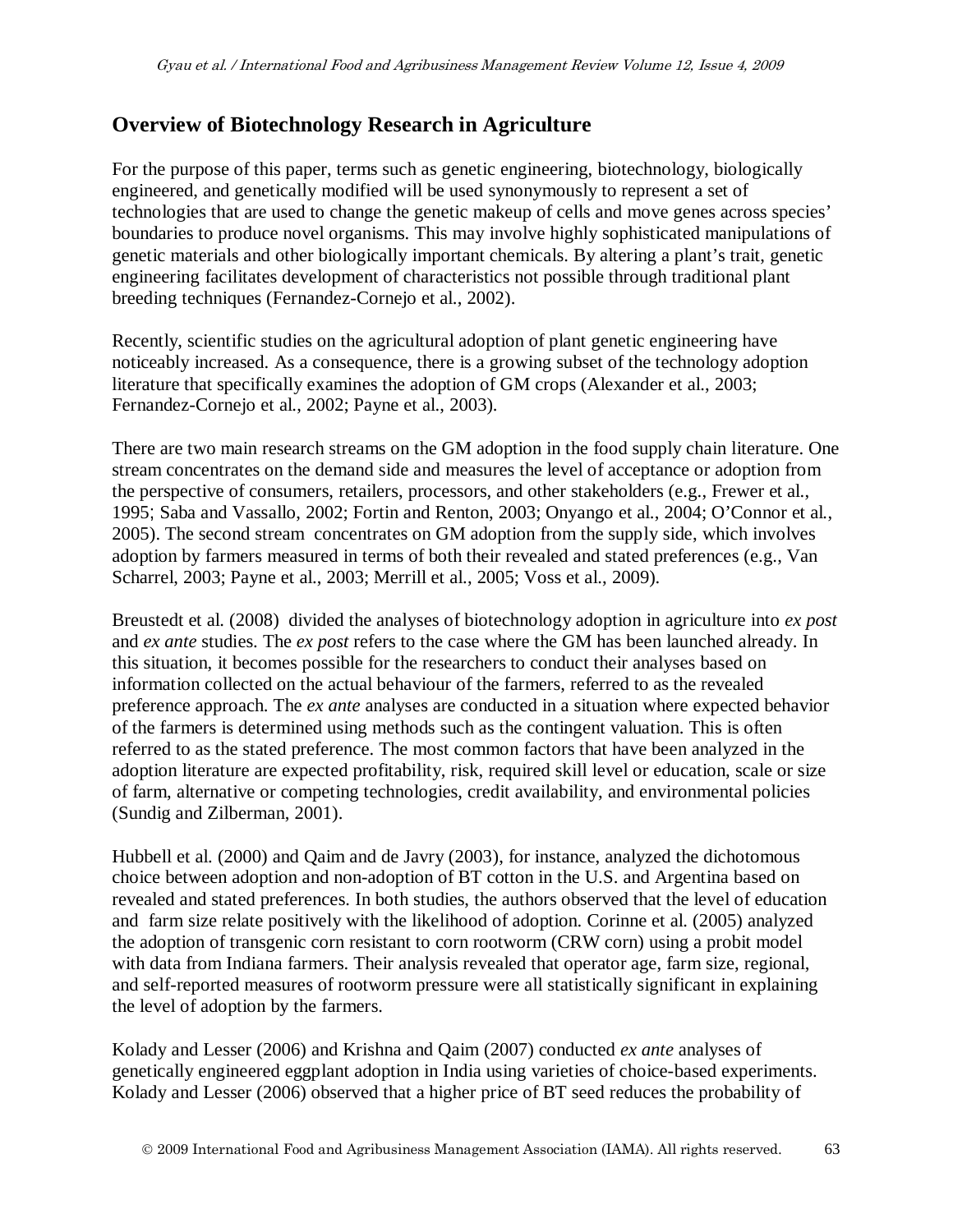adoption in the early years after the launch of the BT varieties, but has no significant influence after it has been launched.

Qaim and de Javry (2003), using a double bounded dichotomous choice model in their experiment, found that the average Willingness to Pay (WTP) for BT eggplants is more than four times the current price of non-BT hybrids.

The situation for BT-seed adoption in Europe is a bit different compared to the U.S. and many developing countries. This is especially significant against the background that many Europeans are more skeptical about the use of BT compared to users in other parts of the world. Their reasons emanate from both ecological and ethical perspectives. In addition, the co-existence law with strong liability rules such as the "adventitous" (Weber et al., 2007) present further burden to the farmers who might want to adopt BT seeds in their farms.

These notwithstanding, there have been recent, although few studies on biotechnology in agriculture from the perspective of European farmers. In a study by Gomez-Barbero et al. (2008), the authors observed an increase in the level of average yield of farmers who adopted transgenic BT corn compared to the non-adopters in Spain for the three growing seasons spanning the years 2002-2004. This further resulted in an increase in the economic benefits for the adopters since no price premium was obtained for the cultivation of the conventional corn. Breustedt et al*.* (2008) explored the German farmers' willingness to adopt a GM oil-seed rape prior to its commercial release, and estimated the demand for the new technology based on 202 German farmers. Using the multinomial probit estimation, the authors revealed that GM attributes such as gross margin, expected liability from cross pollination, flexibility to return to conventional oil seed, and some farm characteristics significantly affect the likelihood of adoption.

Until now, choice analysis and contingent valuation methods exploring influencing factors in farmers' adoption of BT dominate the agribusiness literature. To the best of our knowledge, none of the studies considered how the farmers can be grouped and characterized based on their attitudes towards the adoption of GM food, especially in the context of Germany. This is particularly important as it will provide a basis for policy makers, the biotechnology industry, and other interest groups to be able to develop a specialized approach and strategy in an effort to address issues on BT adoption since it has been found to provide economic benefits to the adopters. Our research, therefore, provides a new approach to the analysis of farmer acceptance of biotechnology by providing a cluster analysis of German farmers based on the technology acceptance model.

## **The Technology Acceptance Model**

In this section, we provide explanation of the technology acceptance model based on the study by Voss et al.(2009). In this model, Voss et al. (2009) used an exploratory factor analysis to identify sets of factors that influence technology acceptance based on interviews with German farm managers. The model identifies four main constructs that influence farmers' attitude toward GM foods. The factors identified by Voss et al. (2009) confirm and synthesize results of many other GM adoption studies such as by Alexander et al. (2003); Alexander and Mellor (2005);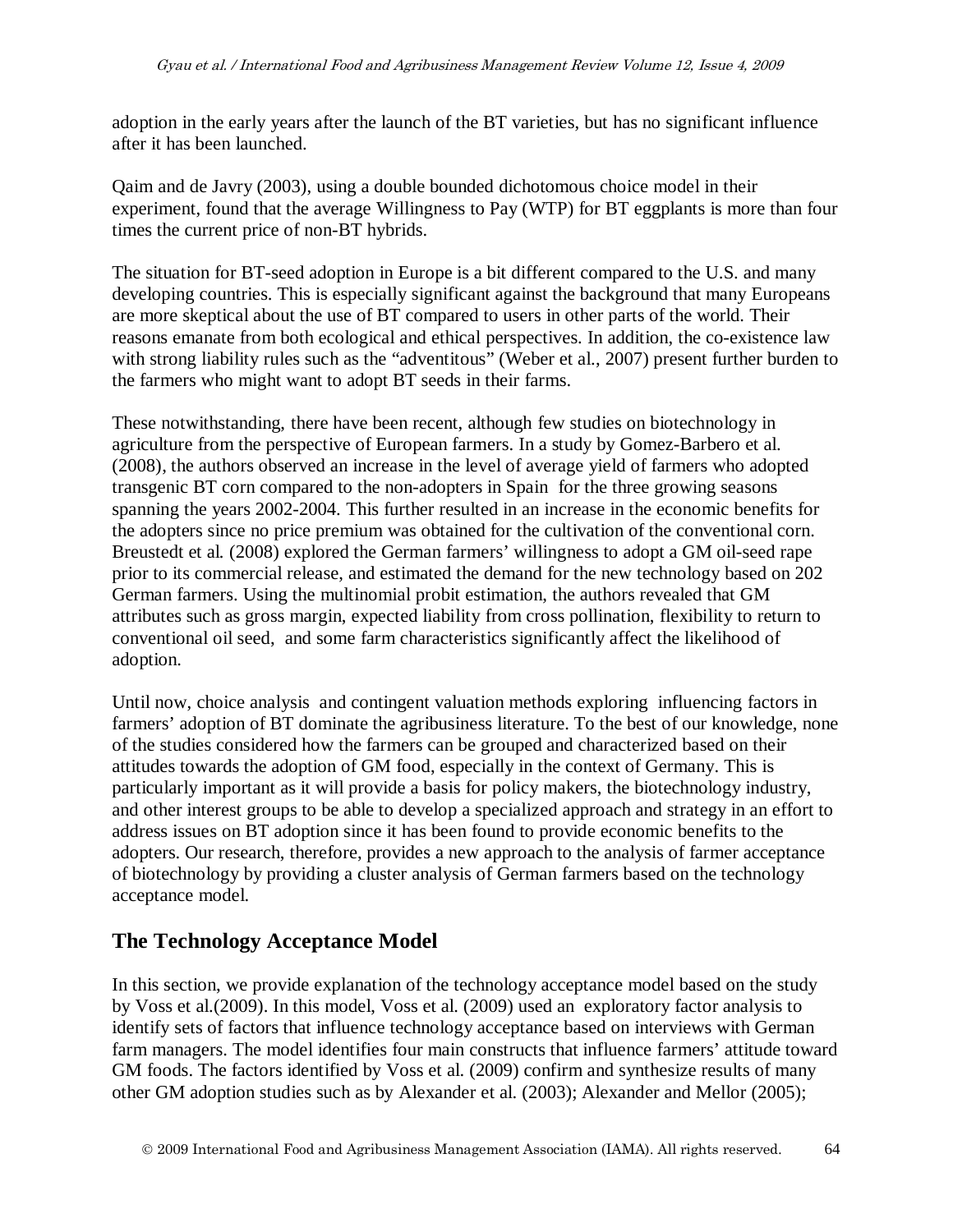Darr and Chern (2002); Fernandez-Cornejo et al. (2002) and Merrill et al. (2003), and many other studies as discussed in the preceding section. The factors are manageability of GM seeds, cost effectiveness, acceptance by social environment, and pressure from industry.

The manageability of GM seeds factor concerns the handling of GM seeds, and was identified as the most important factor for the explanation of the attitude towards plant genetic engineering. The model postulates an inverse relationship between the ease with which GM seeds can be handled and their usage rate. This implies that the smaller and the more difficult the handling of plant genetic engineering seed is estimated to be, the higher the negative attitude towards plant genetic engineering. The construct 'handling' combines statements from the use of GM crop yield, as well as for the realization of co-existence with conventional seeds. The second most important explanatory variable, which was identified by Voss et al. (2009), is the acceptance by the social environment. This factor deals with how farmers' decision to use GM seeds are influenced by their social factors such as family, community, and friends.

The cost effectiveness was identified as the third most important decision factor and concerns the estimation of the cost effectiveness of GM seeds. This factor assumes that the cost of GM is taken into consideration by farmers in their decision on whether or not to adopt. It postulates a negative relationship between cost and usage rate indicating that when the cost of usage is low, more farmers are likely to adopt and vice versa. Pressure from industry was the least most important factor and relates to how the industry influences farmers' adoption of GM. The items used by Voss et al. (2009) seem to indicate aspects including pressure from structural changes in agriculture, the usefulness of GM seeds, as well as the influence of GM on agricultural effectiveness.

According to the model, farmers' attitudes toward the GM food is exhibited by their action or intention to use, which is influenced directly by the social environment and pressure from the industry. The manageability of GM seeds, the cost effectiveness, and the acceptance by the social environment influence the action indirectly through their attitudes towards the GM seed.

## **Methodology**

#### *Study-design and operationalization of the constructs*

In May and June of 2006, 202 German farm managers in the north-west of Germany were interviewed concerning their attitudes and opinions toward GM seeds by means of personal interviews. The sample selected is a convenient sample with focus on business and future oriented farms, which are considered as the most important customers of the seed industry. The interviewers approached the subjects and briefly explained the purpose of the study and requested their participation.

The interviews were subdivided into two parts: the first section was concerned with the collection of data on general attitudes towards GM seeds, as well as the demographic characteristics of the respondents. The second section was conducted by selecting a case study in order to obtain indepth knowledge on issues concerning GM acceptance. Depending on the cultivation centre, a case study with the Roundup-Ready sugar beet or with BT Corn was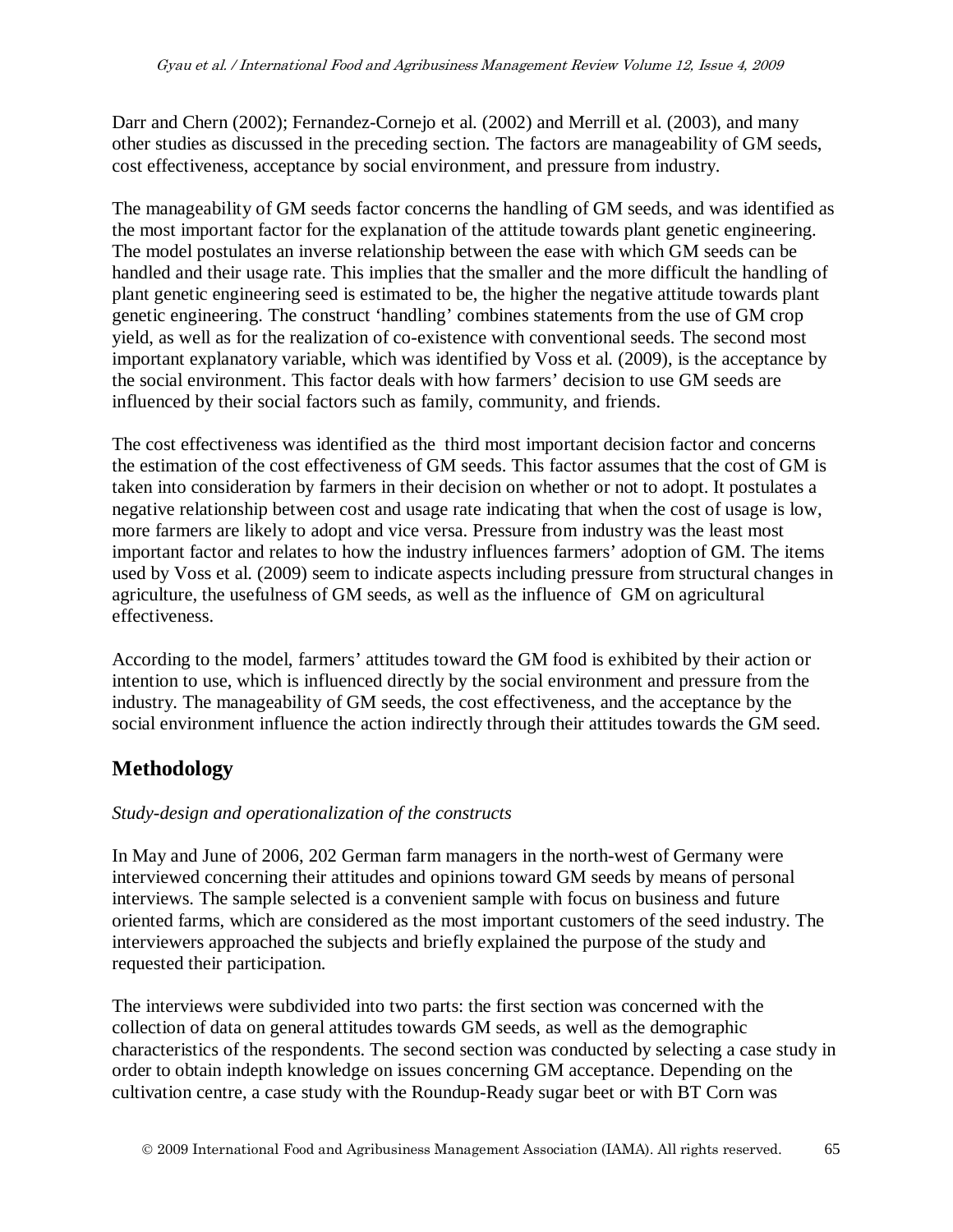presented. The questions related to acceptance probability of GM seeds based on various aspects of the technology acceptance model by Voss et al. (2009).

We operationalized the technology acceptance model by using the statements used by Voss et al. (2009). The acceptance environment was operationalized with three statements made up of how GM is accepted by immediate family, as well as local community. Two statements, which represent the relationship between acceptance as well as peer influence and future development of agriculture, were used to operationalize the pressure from industry construct. Manageability of the GM seed and the cost effectiveness factors were operationalized with four and two statements, respectively.

In addition, three other factors were included in the analysis in order to further describe the clusters. The factors are the general attitude towards GM seed, which was operationalized with eight statements. The level of informedness and the willingness to take risk of the respondents were operationalized with four and and three items, respectively.

In all cases, a five point Likert scale type set of questions, in which the respondents were asked to rate their level of agreement or disagreement with a set of statements, were utilised.

### **Statistical Analysis**

The empirical analyses were done in multiple phases. In the first step, descriptive statistics were conducted using the SPSS statistical package to describe the demographic characteristics of the sample. In the next step, the principal component analysis with varimax rotation was carried out in order to summarize the variables that were used to operationalize the technology acceptance model of Voss et al. (2009). The measurement scale of the factors were purified by calculating the reliability test using the Cronbach Alpha Test (Gyau and Spiller, 2007). The results of the Principal Component Analysis (PCA) and the reliability test are shown in Table 2.

In the next stage of the statistical analysis, standardized factor scores based on the PCA were subjected to a two-stage cluster analysis. The goal of the cluster analysis is to establish groups so that they are internally as homogenous as possible and externally (that is in comparison to each other) preferably heterogenous (Backhaus et al., 2003). An important question is how many clusters are to be used. This is especially relevant against the background that by increasing the number of clusters, we reduce the dissimilarity within each cluster, but at the expense of a description of the data, which has more degrees of freedom and is, therefore, less parsimonious (Gough amd Sazou, 2005). The question of the optimal number of clusters to use remains an active research topic (Sugar and James, 2003).

For this study, we admit that there is not likely to be an absolute, correct number of clusters. This still leaves the question of how many clusters might be sensible to use. Using the standard form of the statistical package SPSS, we carried out a hierarchical cluster analysis. By examining the dendrogram from the hierarchical cluster analysis, scree test, and plausibility considerations, we identified the optimal number of clusters. This number of clusters was then fed into the k-means cluster analysis to obtain the final cluster solution.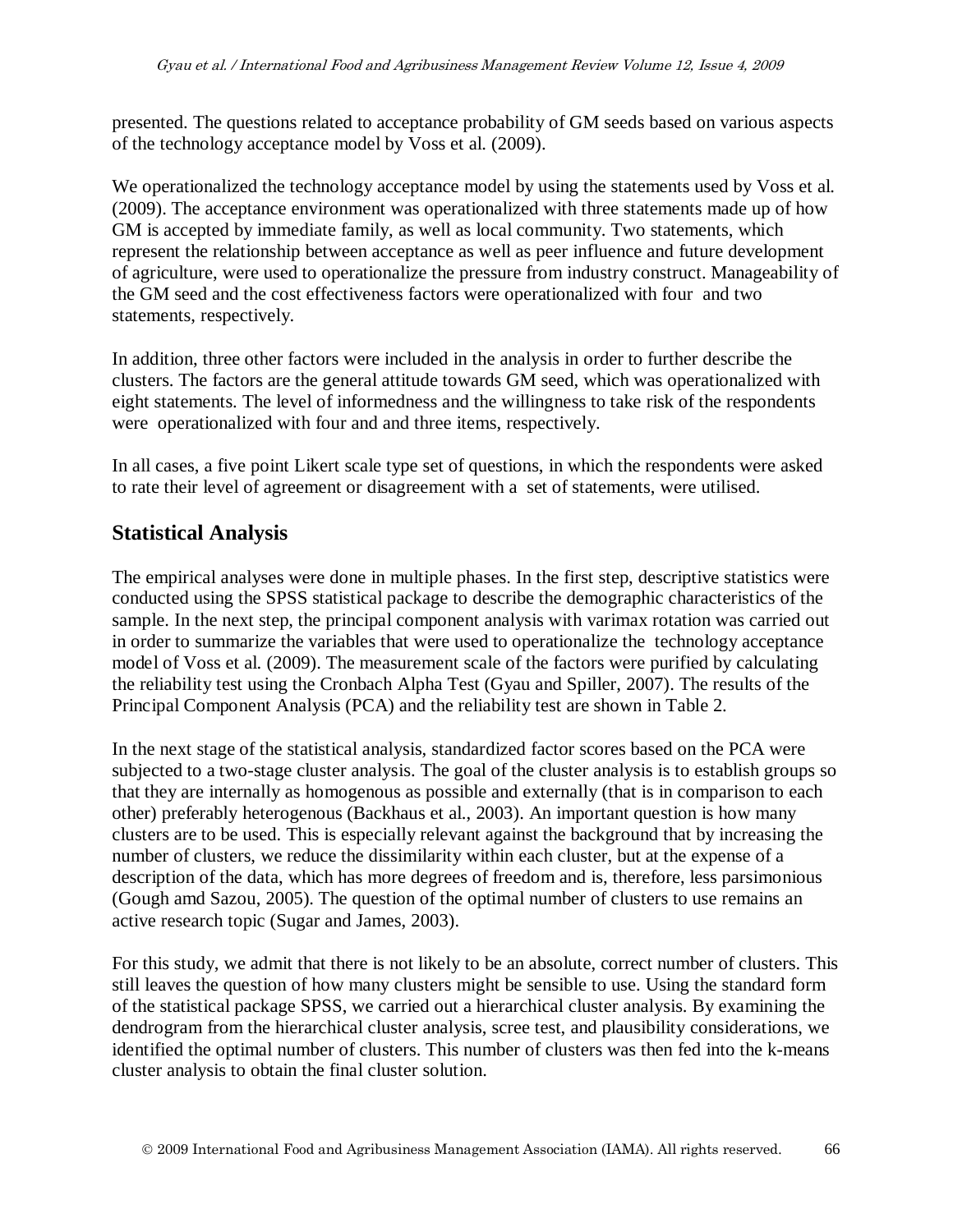Finally, the Chi-Square Test of Association and Analysis of Variance (ANOVA) were used to determine if there were differences among the clusters. The demographic characteristics, level of informedness, and the psychometric variables concerning attitudes and opinions towards the use of GM were compared among the five clusters in order to further characterize the farmers.

## **Results**

#### *Description of the sample*

The structural features of the farms, shown in Table 1, indicate clearly that the sample is not representative. The average farm size of 244.3 hectares in the sample is considerably larger than the national average, which is estimated to be about 30.3 hectares (BMELF, 1998). The average age of farm managers indicates that younger farmers are clearly overrepresented in the controlled sample. The same is to be said for farm managers with an academic education. There are 30.5% of survey participants that have completed an agricultural University degree, which is also considerably higher than the national average of 5.6%.

| Demographic variable                             | Number in      | Percentage |
|--------------------------------------------------|----------------|------------|
| Age of farm manager (years)                      | sample         |            |
| up to $25$                                       | 29             | 9.6        |
| $26 - 35$                                        | 65             | 21.6       |
| 36-45                                            | 56             | 18.8       |
| $46 - 55$                                        | 95             | 31.6       |
| 56-65                                            | 52             | 17.3       |
| older than 65                                    | 4              | 1.3        |
| Farm size (hectares)                             |                |            |
| up to $20$                                       | $\overline{7}$ | 2.3        |
| $21 - 50$                                        | 36             | 11.7       |
| 51-100                                           | 109            | 35.5       |
| 101-200                                          | 88             | 28.7       |
| more than 200                                    | 67             | 21.8       |
| Educational level of farm managers               |                |            |
| No agricultural education                        | 13             | 4.2        |
| Agricultural vocational training                 | 6              | 1.9        |
| Professional training in agriculture             | 29             | 9.3        |
| Agricultural technical school                    | 33             | 10.6       |
| Further training in agriculture as master farmer | 92             | 29.6       |
| Agricultural college                             | 43             | 13.8       |
| University degree in agriculture                 | 95             | 30.5       |

#### **Table 1.** Characteristics of the Sample Farms

## **Factor Analysis of Clustering Variables**

In the next stage of the analysis, PCA was conducted using varimax rotation. The factor loadings from the PCA are displayed in Table 2. The factors confirm the dimensions of the technology acceptance model as implemented in Voss et al. (2009). Together, these factors accounted for about 73% of the error variance.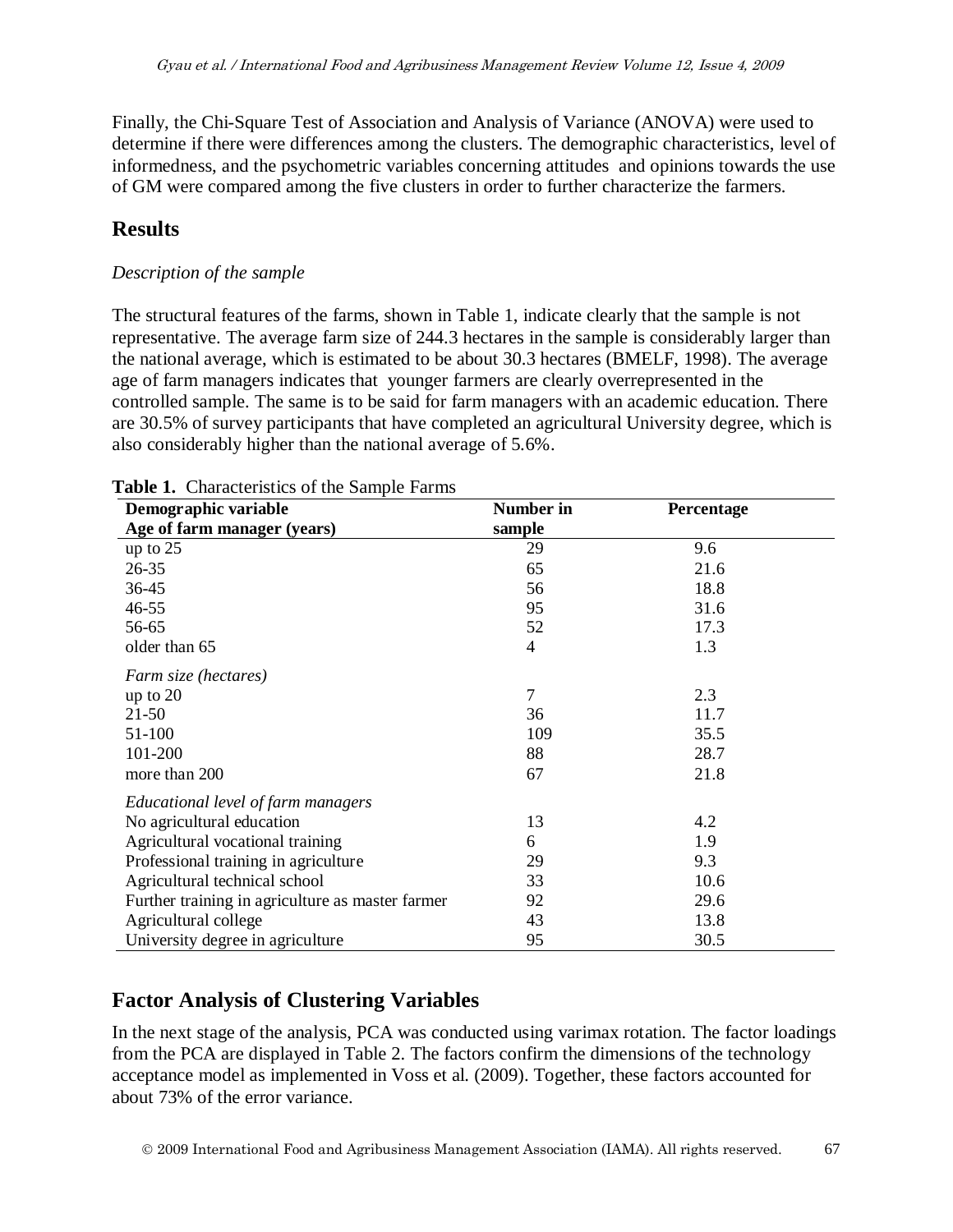Gyau et al. / International Food and Agribusiness Management Review Volume 12, Issue 4, 2009

| <b>Table 2.</b> Factor Analysis of Cluster Forming Factors                                       |       |
|--------------------------------------------------------------------------------------------------|-------|
| Explained Variance: 72.6 %, KMO: 0.70                                                            | FL    |
| Factor 1 "Acceptance Environment," Cronbach Alpha: 0.70                                          |       |
| The use of GM seeds is accepted in my family                                                     | 0.719 |
| My village community would accept the cultivation of GM seeds                                    | 0.851 |
|                                                                                                  |       |
| My local environment would accept the use of GM seeds                                            | 0.809 |
| Factor 2 "Pressure from the industry," Cronbach Alpha: 0.63                                      |       |
| The use of GM seeds will become a matter of course with my colleagues                            | 0.828 |
| Structural change in agriculture will make the use of BT corn indispensable                      | 0.828 |
| Factor 3 "Manageability," Cronbach Alpha: 0.65                                                   |       |
| Crop yields from GM seeds are suited for feedstuffs                                              | 0.718 |
| I am of the opinion that the use of crop yields derived from GM seeds is unproblematic as far as | 0.803 |
| the production of energy is concerned                                                            |       |
| I am of the opinion that a co-existence of GM seeds and conventional seeds is possible           | 0.773 |
| Semantic differential: useful vs. superfluous                                                    | 0.526 |
| Factor 4 "Cost effectiveness," Cronbach Alpha: 0.69                                              |       |
| GM seeds are advantageous from an economic point of view                                         | 0.852 |
| Working efficiency in agriculture will be improved by the use of GM seeds.                       | 0.852 |
| FL= Factor Loading.                                                                              |       |
|                                                                                                  |       |

#### **Cluster Analysis of the Respondents**

By applying cluster analysis to the standardised factor scores obtained from the PCA analysis as shown in Table 2, five groups were obtained based on their similarities on their perception on the GM foods. The mean and the standard deviation of the standardized factor scores and the number of respondents in each cluster are reported in Table 3 (see Appendix 1). The results of the F test were significant among the various clusters indicating that the clusters are as homogenous within and heterogenous among the clusters. In order to further characterize the clusters, three main factors which cover the general attitude and opinions toward the use of GM seeds, risk and level of informedness about GM foods were used. The results on the three additional factors, which were not used in clustering the variables, are shown in Table 4 (see Appendix 2).

#### **Description of Clusters**

By examining the responses of the respondents on the four variables that were used for classification as depicted in Table 3, five clusters were obtained:

*Cluster 1 (Supporters)***:** There are 117 respondents in cluster 1, which constitutes about 37% of the sample. This is the cluster with the greatest number of farmers. The farm managers in cluster 1 seem to have no problems with their family and social environment on the use of GM. They showed a positive response on all questions relating to family and social environment. Members of this cluster generally have a positive feeling about the cost effectiveness of GM seeds and believe that the use of GM will lead to improvement in the efficiency of their agricultural activities. They have the strongest belief that GM is good for the production of energy and can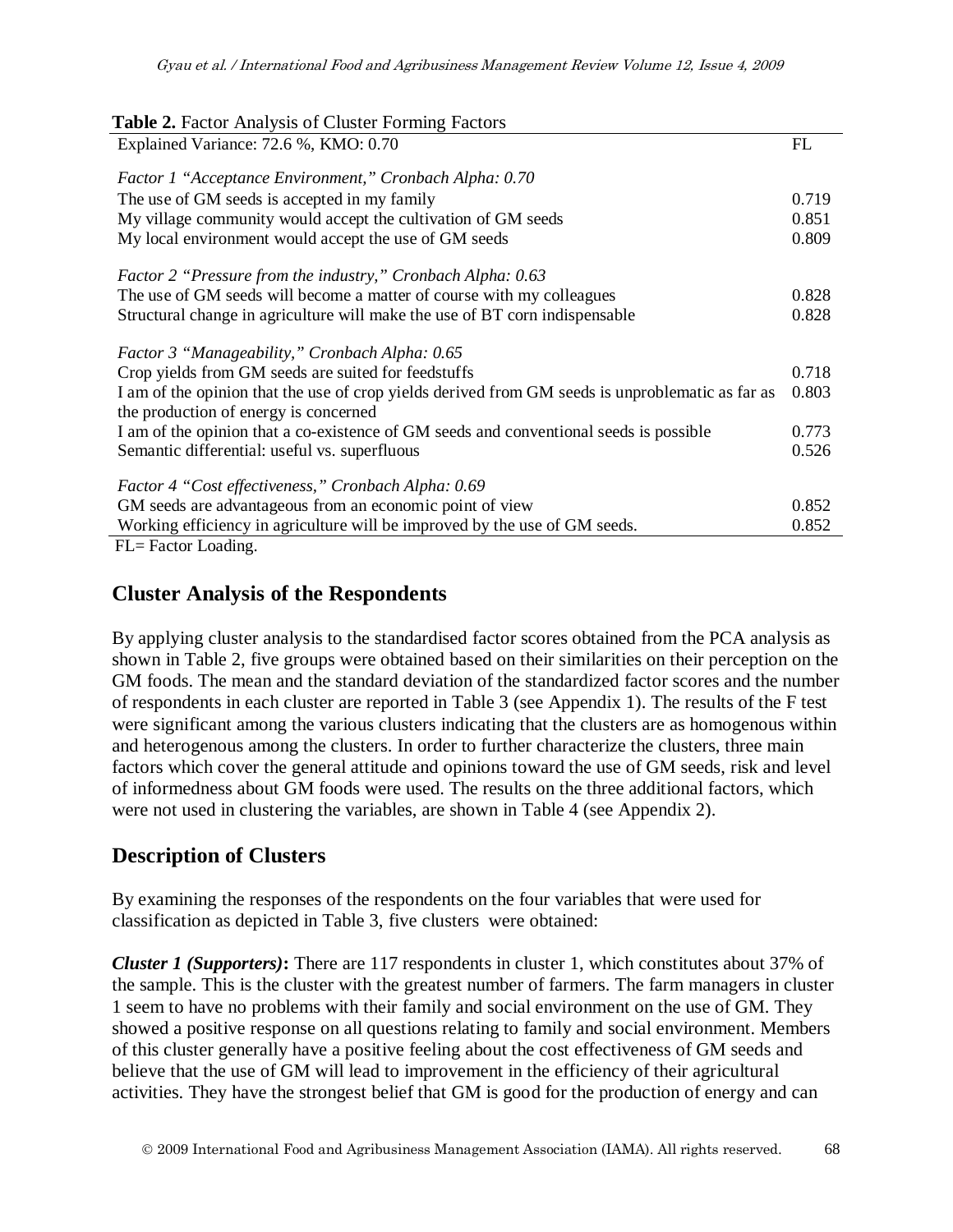co-exist with conventional products without problems. Their responses generally seem to have a good impression about the use of GM seeds, and hence are labelled as "GM Supporters."

*Cluster 2 (Economic Skeptics):* There are 42 respondents in this cluster made up of 13.5% of the total respondents. The farm managers in this group indicated that their village and local environment will not accept the GM foods although their immediate families support the use of GM weakly. They generally believe that GM will be unproblematic for the production of energy and can co-exist with conventional seeds. This group of respondents do not see the economic advantages of the use of GM seeds as they objected mildly to the two statements that project the economic benefits of GM. However, their degree of objection is not as high as that of the members in cluster 5. Based on their objection to the two statements on the economic benefits of GM, they are labelled as "Economic Skeptics."

*Cluster 3 (Environmentally and Socially Influenced)*: Farm managers in this cluster are made up of about 30% of the respondents. They generally provide a negative response on all the statements concerning how the use of GM seeds will be accepted by their families. In addition, this group of farm managers objects that GM seeds will be indispensable with structural changes in agriculture. They also object that the use of GM will be accepted by their colleagues. Despite these negative attitudes towards the GM seeds, these farm managers are of the opinion that GM seeds will be advantageous economically and that the efficiency and effectiveness of farm operations can be enhanced with the use of GM seeds. This group is referred to as "Environmentally and Socially Influenced."

*Cluster 4 (Die-hards)***:** The total number of farmers in this group is 59. The farm managers who are in this cluster are referred to as "GM Die-hards" because they seem to show a very strong support to the GM seeds compared to the normal supporters in cluster 1. The managers did not have any problems with their village or community on the use of the GM, as they provided positive responses on all questions on family acceptance. These managers admit that their colleagues will also not have problems with them if they decide to use the GM seeds in their farms and show a very strong acceptance of the statement that GM seeds will become indispensable with the structural changes in agriculture. The respondents in this cluster showed the strongest conviction that the GM seeds will yield economic benefits and enhance work effectiveness when it is used in the farms. They believe that GM can be combined with conventional crops without problems. Based on their strong support for GM, they are referred to as "Die-hards."

*Cluster 5 (Strong Opponents): There were* 28 people who constitute about 5% of the total respondents grouped in this cluster. They constitute the smallest group in the sample. These managers were regarded as the strongest opponents to the introduction of the GM seeds as most of their responses seem to be opposite of those in cluster 4. They indicated a strong objection to the use of GM seeds to be acceptable by their family and local environment. They do not see structural changes in agriculture to be a cause for the use of GM seeds and have the strongest rejection of the economic advantages of the use of biotechnology seeds. The respondents in this cluster do not think the combination of GM and conventional seeds is a possible option.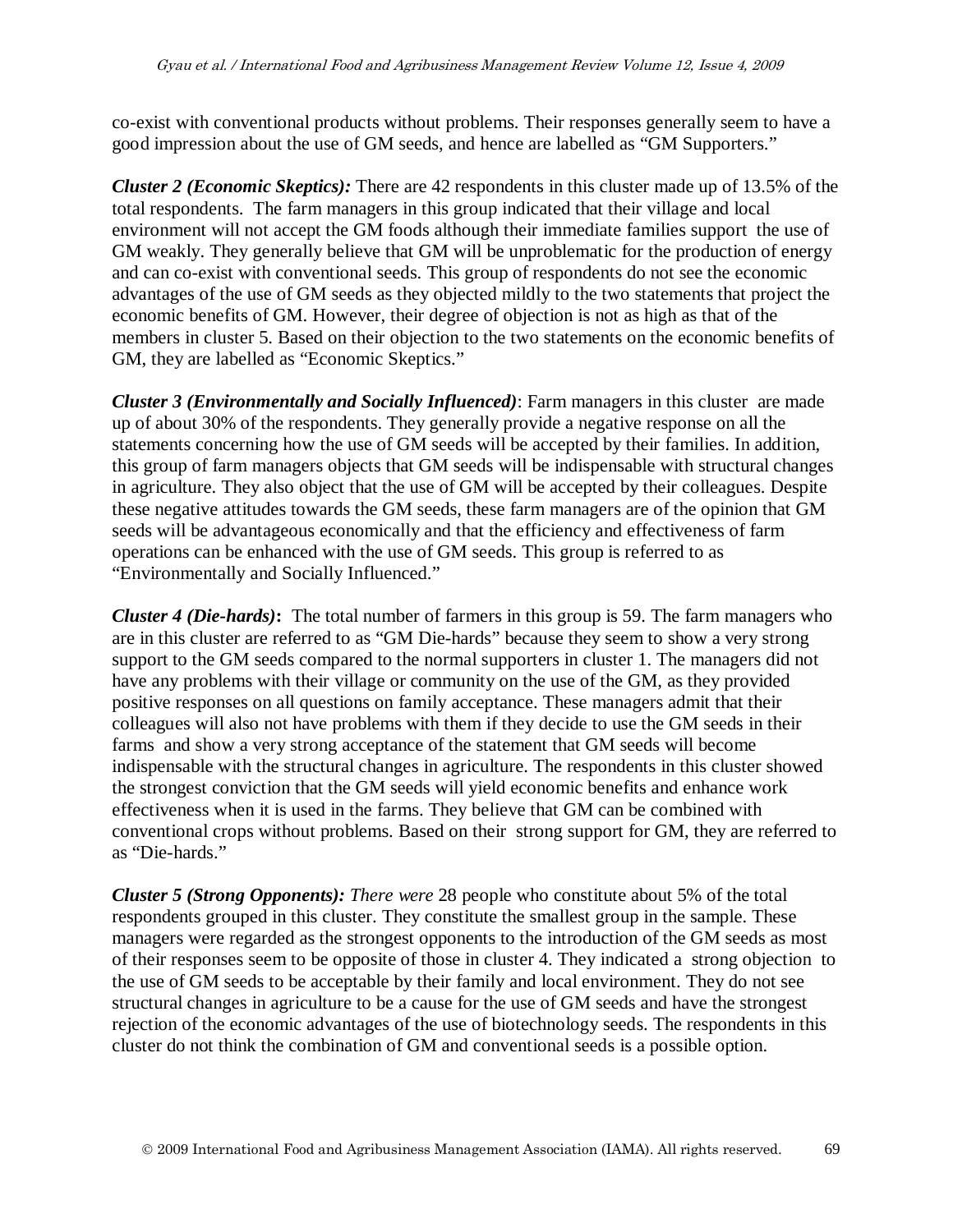## **Evaluation of the Clusters**

In order to further characterize the clusters and to design appropriate strategies to deal with their attitudes towards GM seeds, they were evaluated based on three main factors which are considered as important to influence farmers' acceptance of GM. These factors are the level of informedness, willingness to take risks, as well as their general opinions towards the use of GM seeds as shown in Table 4 (See Appendix 2). The results for the various variables, as displayed in Table 4, are discussed in turn.

#### **Level of Informedness**

By examining the responses of the various groups, it can be observed that the respondents in cluster 4 are the most informed about the current development in the field of GM. Both the Economic Skeptics and the Strong Opponents are marginally informed. The Environmentally and Socially Influenced group, as well as the GM Supporters, object to the statement that they are well informed about the development in the GM field although the strongest objection comes from the former. All the respondents in the various clusters seem to know about the arguments that are put forward by the GM activists with the strongest knowledge coming from the GM Diehards and the Strong Opponents. The above seems to suggest a relationship between how strong a farmer will either be for or against GM on the one hand and their knowledge of the various arguments that are put forward by the GM promoters on the other hand. All the various groups did not agree to the statements that "I have been able to make a comprehensive overview over GM seeds," except the Strong Opponents and the Die-hards, implying that those at the extreme ends have analyzed the information on the GM. While all the rest object that they have been able to obtain a detailed picture of GM seeds, the Die-hards and the Strong Opponents agree to the assertion.

### **Willingness to Take Risk**

The ability and willingness to take risk may influence the extent of GM adoption. All the farmers in the various clusters seem to base their decision on the economic benefits that may be associated with the adoption of biotechnology. The strongest agreement to the statement which links the use of biotechnology to the economic benefits is observed from the GM Die-hards followed by the Economic Skeptics. The Strong Opponents showed the least agreement to the statement that, "With me, the decision for the adoption of biotechnology is mainly dependent on the economic benefits."

The GM Die-hards and the Supporters are, respectively, the first and second most willing to take higher risks for greater success in their farms. The Strong Opponents are the least willing to take risks, indicating that those people are risk averse and would always stick to their positions even if that means accepting less income. Thus, the Strong Opponents put their personal principles above economic benefits.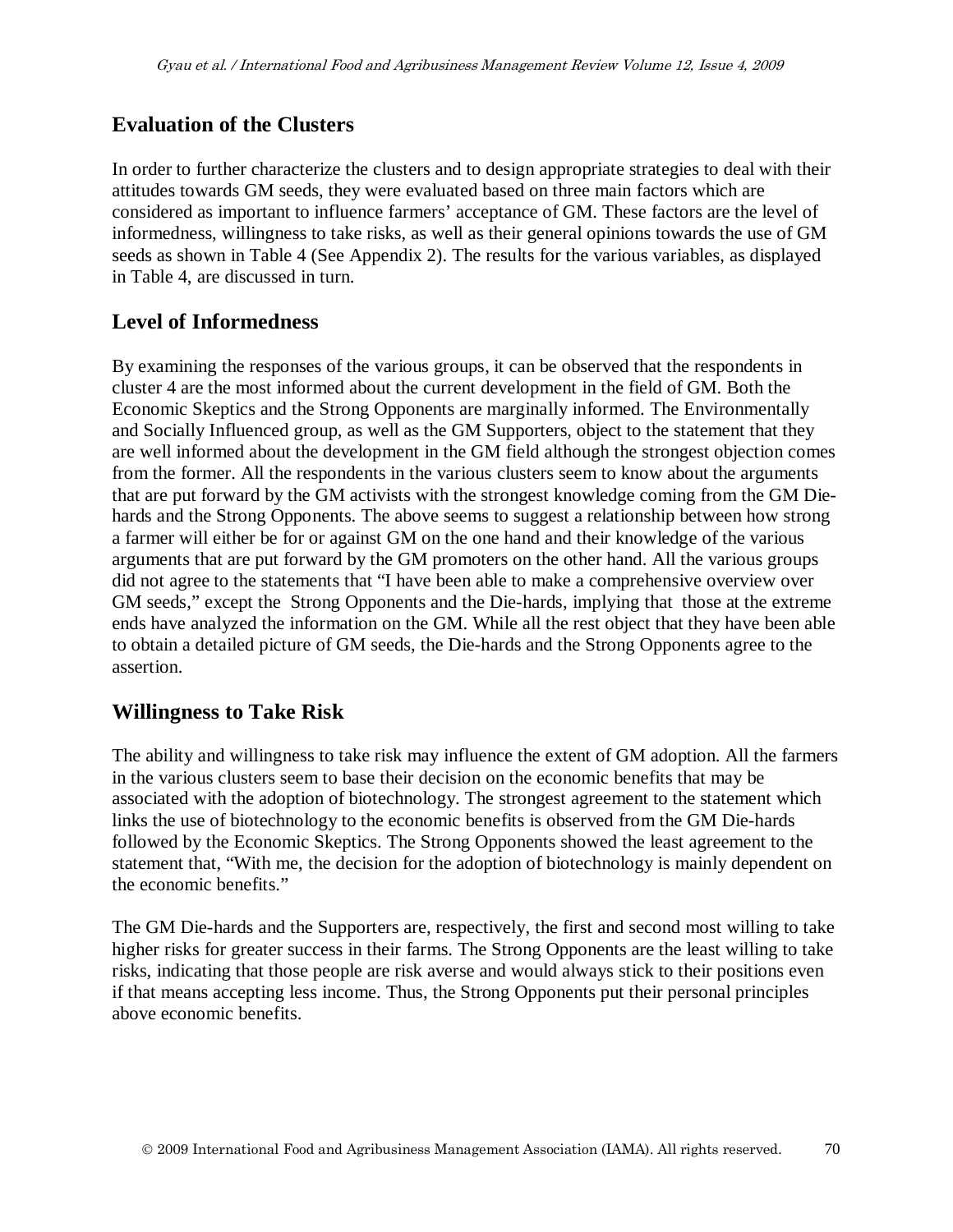## **General AttitudesTowards GM**

The statements on general attitude towards plant genetic engineering shows that many farmers do not have a clear opinion on the discussion. This implies that the idea that majority of German farmers are against genetic engineering is not confirmed in this study. The farmers in clusters 1 and 4 object to all the negative aspects of GM as used in the general attitudes. Thus, the GM Supporters and the Die-hards generally object to the termination of GM campaigns as well as the continuation of GM protest. Their responses are in sharp contrast to the responses provided by the farmers in cluster 5 who seem to support all the negative statements about GM.

The Economic Skeptics and the Environmentally and Socially Skeptics have a mixed reaction concerning their general attitudes on GM. Managers in both groups object that the protest against GM has to be stopped. Both also object that the implementation of GM must be stopped in Germany. Thus, in general, farmers in both groups do not have a very strong negative attitude or strong support toward GM engineering compared to the supporters and the opponents. Thus, the managers in clusters 2 and 3 are somewhere in between the opponents and the supporters.

## **Relationship between the Demographic Characteristics and Group Membership**

In the next stage of the analysis, we determined how the clusters differ in terms of the demographic characteristics of the participants.

The results of the cluster analysis distinguish between five main farmer groups, which do not differ significantly in terms of farm size and age of the farmers. This implies that whether someone opposes or supports the use of GM is not determined by the age of that person. Thus, farmers of all ages can belong to any of the five clusters identified. This contradicts the study by earlier researchers, such as Alexander and Mellor (2005), who observed that farm sizes were significant in explaining the level of adoption of a transgenic seed that is resistant to the corn rootworm, with younger farmers, showing a higher probability of adoption. A study by Breustedt et al. (2008) also indicates that the age of farmers is also an important variable that influences the level of adoption. The difference in the age variable between our study and the previous ones such as Breustedt et al. (2008) may result from the fact that young farmers were overrepresented in our sample, and hence, the opinion might represent that of young farmers, which may not differ so significantly.

The size of the farms differ significantly among the clusters with cluster 5 differing significantly from the rest. This might suggest that, in general, small-scaled producers are more likely to oppose the use of GM seeds. This supports the results of an earlier work by Alexander and Mellor (2005).

In addition, the level of education is found to have a significant influence on which cluster a farmer belongs. It can be observed that most of the farmers who support the use of GM seeds (Supporters and the Die-hards) constitute a very large percentage of those with high levels of education. The Die-hards and the Supporters represent almost 40% and 35%, respectively of their respective clusters, indicating that farmers with high education are more likely to accept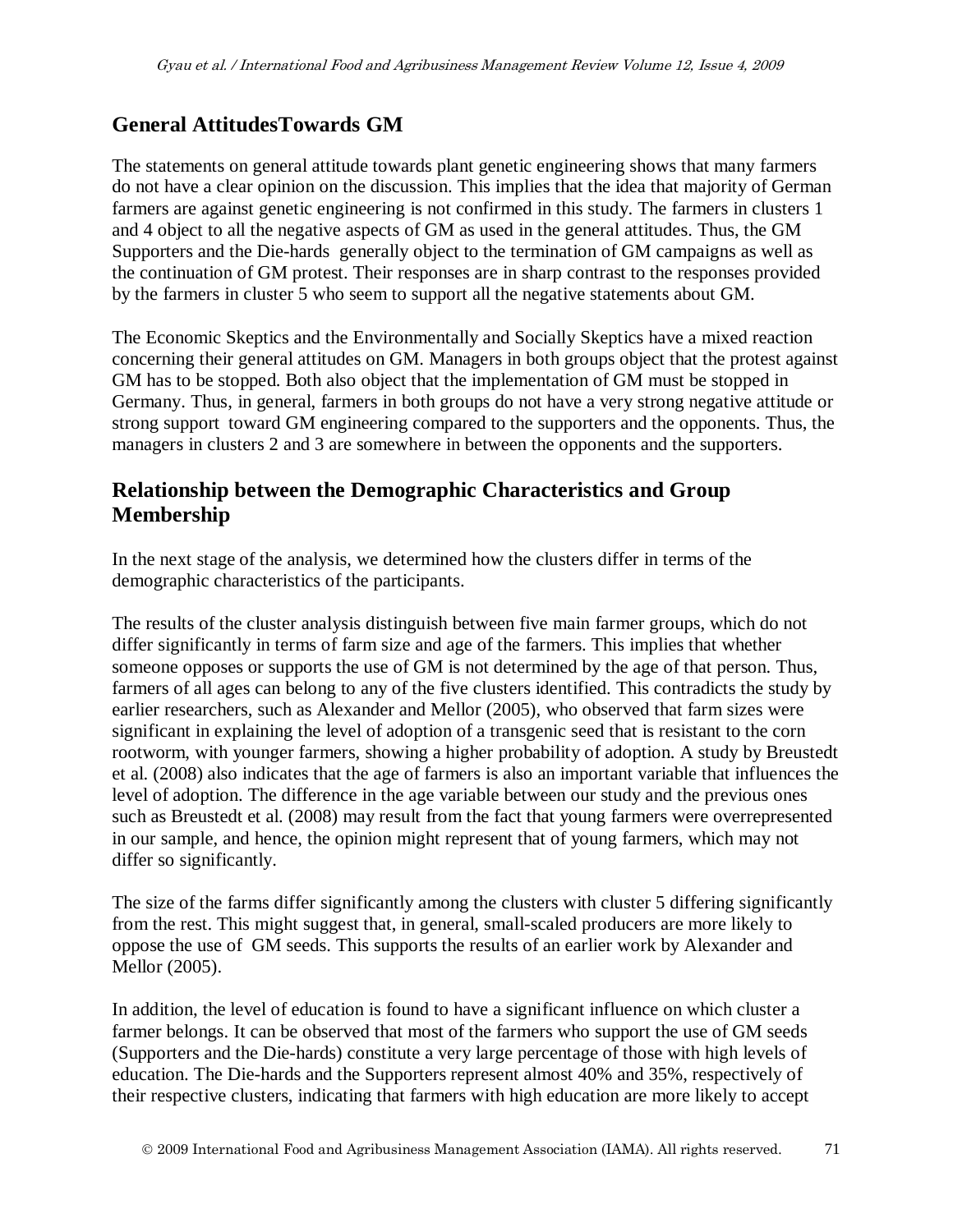biotechnology. Only 33% of the Strong Opponents have a college education or University degree. The farmers who belong to this cluster have the least percentage of combined University, College, and degree-level education. The close connection of education and use of plant genetic engineering was also confirmed by the study from Breustedt et al. (2008).

| <b>Table 5:</b> Company Structure of the Clusters |       |                                                          |       |          |       |                           |       |                            |                           |      |                             |
|---------------------------------------------------|-------|----------------------------------------------------------|-------|----------|-------|---------------------------|-------|----------------------------|---------------------------|------|-----------------------------|
|                                                   |       | Cluster 2<br>Cluster 1<br>$n=42/13.5%$<br>$n=117/37.6\%$ |       |          |       | Cluster 3<br>$n=65/20.9%$ |       | Cluster 4<br>$n=59/19.0\%$ | Cluster 5<br>$n=28/9.0\%$ |      | $\mathbf{F}$<br><b>Stat</b> |
|                                                   |       | $\sigma$                                                 |       | $\sigma$ | u     | $\sigma$                  | u     |                            |                           | σ    |                             |
| Age                                               | 41.6  | 12.4                                                     | 45.6  | 10.5     | 43.5  | 12.5                      | 44.6  | 13.5                       | 45.6                      | 10.9 | 1.30                        |
| Farm size<br>(hectares)                           | 217.8 | 427.9                                                    | 315.6 | 763.6    | 254.4 | 629.5                     | 296.4 | 500.8                      | 123.6                     | 99.6 | 3.74                        |

|  | Table 6: Company Structure of the Clusters |
|--|--------------------------------------------|
|  |                                            |

| . .<br>$\checkmark$                   | <b>Cluster 1</b><br>$n=117/37.6%$ | <b>Cluster 2</b><br>$n=42/13.5%$ | Cluster 3<br>$n=65/20.9%$ | <b>Cluster 4</b><br>$n=59/19.0\%$ | Cluster 5<br>$n=28/9.0%$ | <b>F-Stat</b> |
|---------------------------------------|-----------------------------------|----------------------------------|---------------------------|-----------------------------------|--------------------------|---------------|
| No agricultural education<br>at all   | 4.3%                              | 2.4%                             | 6.3%                      | 3.4%                              | 3.7%                     | 0,273         |
| Agricultural technical<br>school      | 1.7%                              | 4.8%                             | $0.0\%$                   | 1.7%                              | 3.7%                     | 0,870         |
| Agricultural vocational<br>training   | 6.8%                              | 7.1%                             | 17.2%                     | 10.3%                             | 3.7%                     | 1,708         |
| Technical training in<br>Agriculture  | 9.4%                              | 21.4%                            | 7.8%                      | 10.3%                             | 7.4%                     | 1,538         |
| Further education as<br>master farmer | 28.2%                             | 26.2%                            | 32.8%                     | 19.0%                             | 48.1%                    | 2,100         |
| Agricultural college                  | 14.5%                             | 9.5%                             | 14.1%                     | 15.5%                             | 14.8%                    | 0,211         |
| University diploma                    | 35.0%                             | 28.6%                            | 21.9%                     | 39.7%                             | 18.5%                    | 1.895         |

## **Conclusion and Implications**

In the foregoing analysis, we identified and characterised the various groups of German farm managers concerning their perception of GM acceptance based on the technology acceptance model by Voss et al. (2009). Five main groups of farmers were identified and their behaviour level of informedness about biotechnology in agriculture, willingness to take risks, general attitude towards biotechnology, and their demographic characteristics were determined. The study revealed that the farmer groups differ significantly on their general attitude towards GM acceptance, as well as the level of education and informedness. The differences in the various characteristics and attitudes among the various groups of farmers suggest that differentiated and specifically designed strategies need to be adopted by the relevant stakeholders in the promotion of GM.

For instance, it is suggested that the use of tailored information could be used as a tool by the biotechnology advocates to improve the level of acceptance by the German farmers. Since the respondents in clusters 2 and 3 have indicated that they are only marginally informed about the various aspects of biotechnology in agriculture, stakeholders who see the promotion of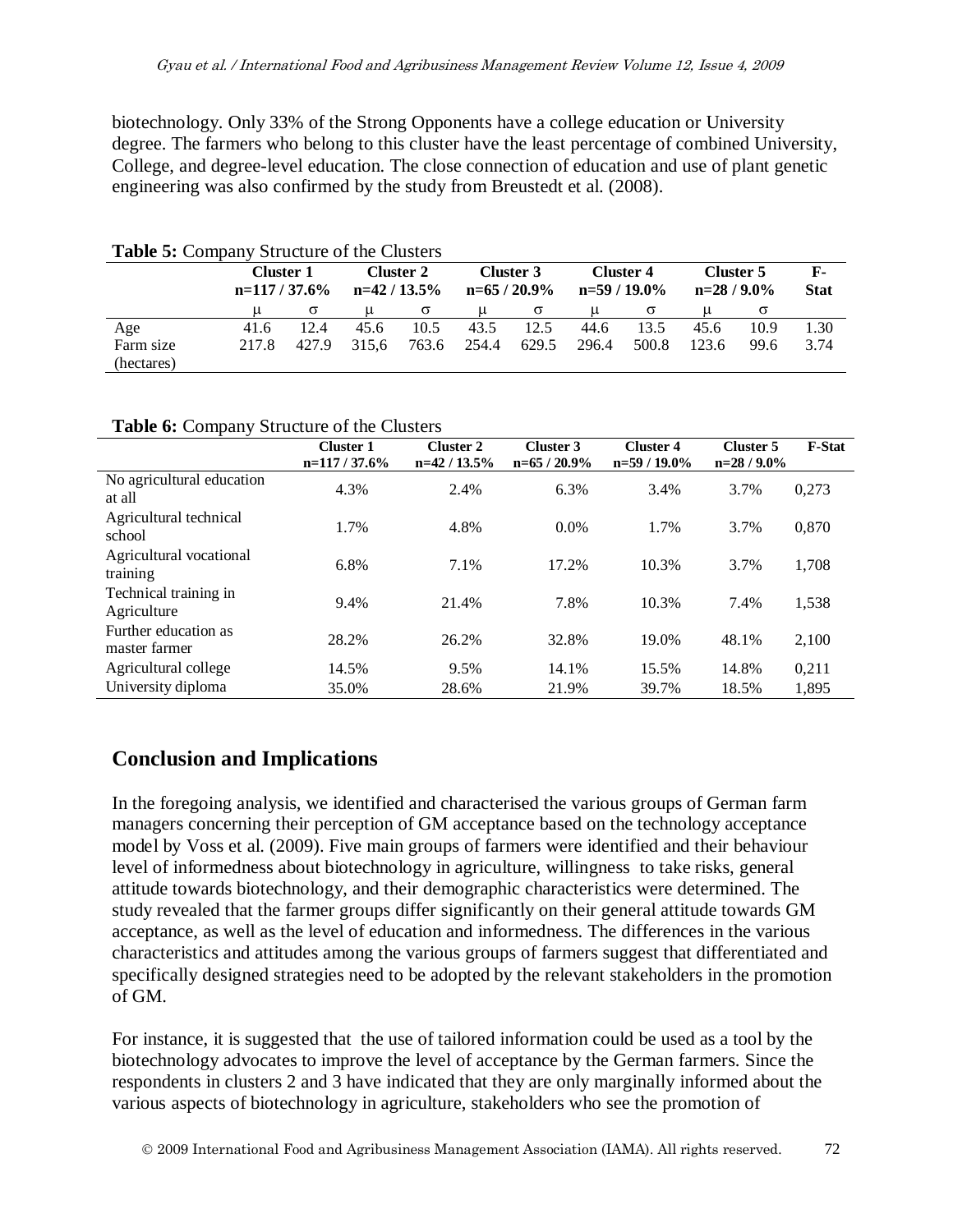biotechnology as important for agricultural development through improvement in productivity and farm income can enhance their course by designing information and educational programs according to the specific characteristics of the clusters. As an example, respondents in cluster 2 can be educated and informed about the potential economic benefits of the GM seed. Once they are able to realize the economic benefits that GM can provide, they are more likely to transform from being Skeptics to Supporters and Die-hards. A recent study of BT corn adoption in Spain by Gomez Barbero et al. (2008) published in *Nature Biotechnology* in the year 2008 revealed that Spanish farmers who adopted BT corn had higher economic benefits compared to the nonadopters as a result of increase in yield of the BT corn over the conventional corn. In addition, it was observed in the study that no price premium was obtained for the conventional corn over the BT variety. In addition, respondents in cluster 3 could also be enlightened on the negative campaigns that have been going around about the potential impact of GM seeds by its strong opponents.

While it is admitted generally that provision of information is expected to influence attitudes, Frewer et al. (1995) advocate that the social context in which the information is disseminated is also important to determine the public reactions to that information. This therefore suggests the need for credible, trusted and regulated information sources in order to enhance acceptability (Dittus and Hilliers, 1993; Slovic, 1993). Frewer et al. (1995) argue that the use of proactive information provision by industry and government and the development of effective communication strategies such as the use of "consensus conference approach" can facilitate trust in the information provided through improvement in dialogue among the interest groups. In addition, the media could also be tasked to provide more information on the biotechnology since the media is one major source of such information to the general public. Quality press, television documentaries, and news broadcasts are an important source of trusted information to the general public compared to government and industry sources Frewer et al. (1995).

In addition, since it is observed that the Strong Opponents and the Economic Skeptics also show the strongest belief that the use of GM is associated with risk, some form of risk management tools may be instituted in order to influence the rate of adoption by the German farmers. Fernandez-Cornejo and McBride (2002) have argued that market and production risks faced by producers can be reduced through measures such as contracting, integration, hedging, and time sequencing transactions. Insurance can be instituted for those who would like to transform from the use of non-GM seeds to GM on their farms. These measures can alleviate some of the fears in terms of economic loss about which opponents and the skeptics are concerned. Perry et al. (1977), and Bender and Hill (2000) observed an increase in contracting among growers of GM corn and soybeans as a means to assure producers of market in many countries. Finally, since the Strong Opponents have shown that they are well informed about the arguments, which are put forward by the supporters, we recommend that the biotechnology activists would have to redefine their campaign messages and arguments that are used to defend the use of biotechnology. Thus, their present message might not have gone well with some sections of the population, especially the managers in cluster 5. It is expected that a well defined and efficiently disseminated message may transform the skeptics if not the opponents to accept the use of GM seeds.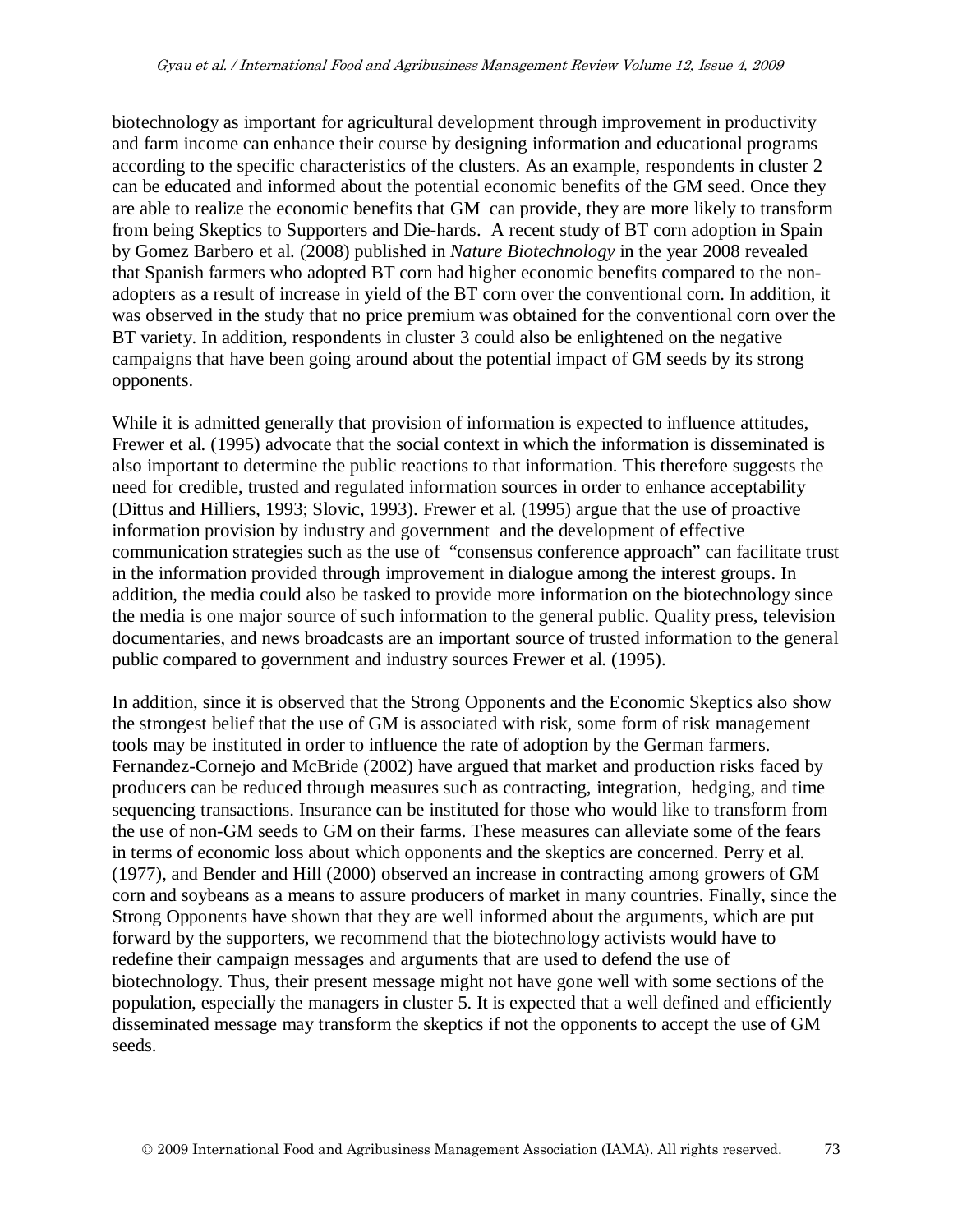#### **Limitations and Future Research**

Like many other studies, this study has some limitations that should be taken into account in the interpretation of the results. The unrepresentativeness of the sample used may limit the interpretation of the results. Future research should, therefore, use a more representative sample and replicate the studies in order to confirm our findings. In addition, our research has only considered the adoption from the perspective of German farmers neglecting other actors in the food supply chain such as the food service and the food processing industries. Future research should, therefore, extend the willingness to accept studies by including other actors in the food chains in order to provide a more holistic view of the entire supply chain.

Finally, the theoretical constructs that were used to cluster the managers lack normative variables such as ethical and religious issues that may influence managers' decisions whether to adopt or not. Future research should, therefore, elaborate on the model that was used for segmenting the managers by explicitly including more normative variables.

#### **References**

- Alexander, C., Fernandez-Cornejo, J and R.E. Goodhue. 2003. Effects of the GM controversy on Iowa corn-soybean farmers' Acreage Allocation Decisions. *Journal of Agricultural and Resource Economics* 28 (3): 580–595.
- Alexander, C. E., and T.V. Mellor. 2005. Determinants of corn rootworm resistant corn adoption in Indiana. *AgBioForum* 8 (4): 197–204.
- Backhaus, K., B. Erichson, W. Plinke, and R. Weiber. 2003. Multivariate Analysemethoden: eine anwendungsorientierte Einführung; 11., überarbeite Auflage, Berlin et al.
- Bender, K., and L. Hill. 2000. Producer alternatives in growing specialty corn and soybeans. Department of Agricultural and Consumer Economics, University of Illinois, AE-4732.
- BMELF 1998 Bekanntmachung der Leitlinien für ein Programm zur Reduzierung des Eintrags von Salmonellen durch Schlachtschweine in der Fleischgewinnung. Bundesanzeiger No. 44/98, 5.3.98, p. 2905.
- Breustedt, G., J. Müller-Scheeßel, and H. Meyer-Schatz. 2008. Forecasting the adoption of GM oilseed rape: Evidence from a discrete choice experiment in Germany. *Journal of Agricultural Economics* 59(2): 237-256.
- Brookes, G. and P. Barfoot. 2006. GM Crops: The First Ten Years Global Socio-Economic and Environmental Impacts. ISAAA Brief No. 36. Ithaca, NY.
- Darr, D. A. and W.S. Chern. 2002. Analysis of genetically modified organism adoption by Ohio grain farmers. 6<sup>th</sup> International ICABR Conference on Agricultural Biotechnology in Ravello (Italy).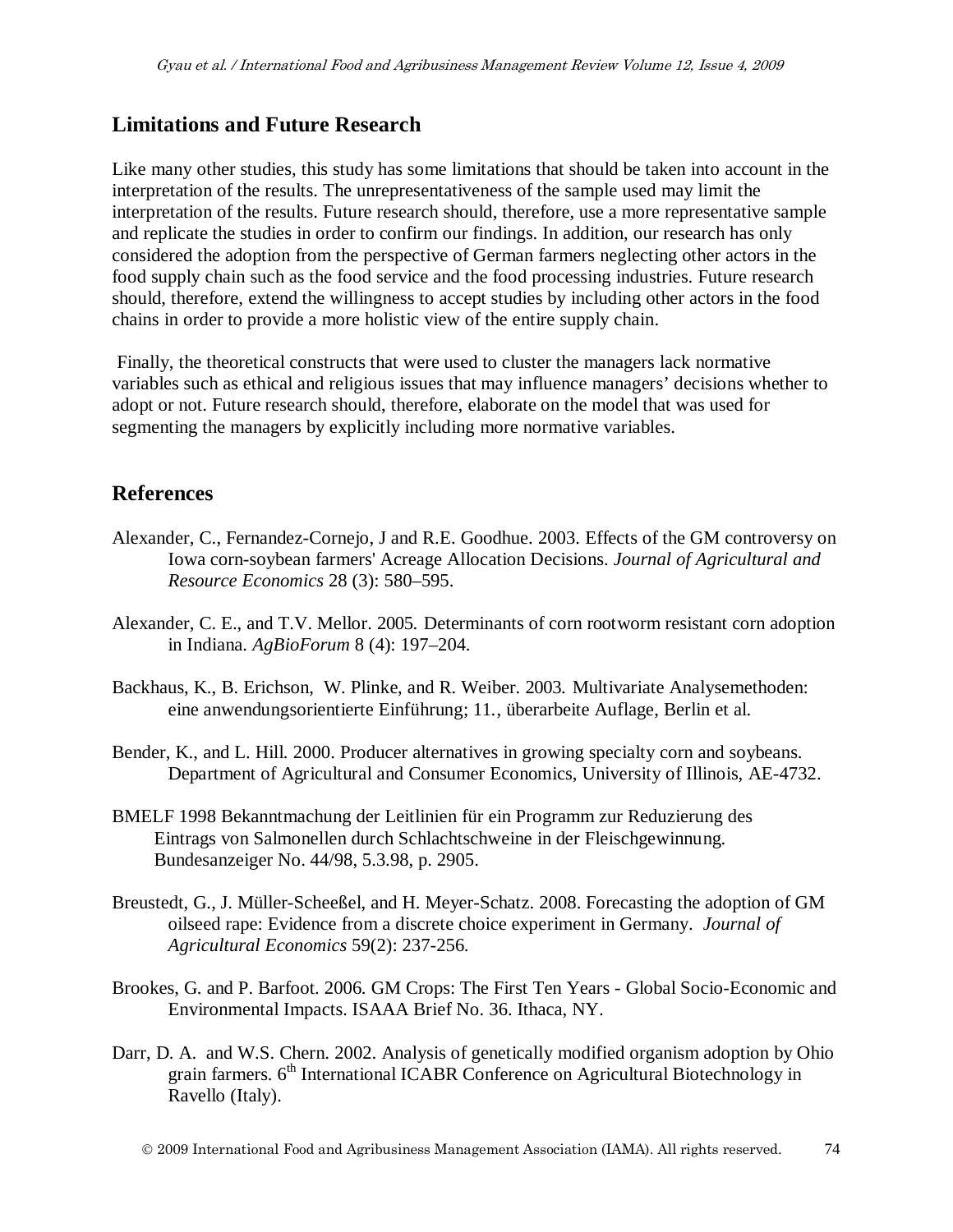- Dittus, K.L. and V.N. Hilliers. 1993. Consumer trust and behavior related to pesticides. *Food Technology* July: 87-109.
- Fernandez-Cornejo, J., C. Alexander and R.E. Goodhue. 2002. Dynamic Diffusion with Disadoption: The Case of Crop Biotechnology in the USA. *Agricultural and Resource Economics Review* 31(1): 112–116.
- Fernandez-Cornejo, J., and W.D. McBride. 2002. Adoption of Bioengineered Crops. United States Department of Agriculture, Economic Research Service. Agricultural Economics Report Number 810, Washington D.C. USA, 2002.
- Frewer, L.J., C.Howard and R. Sheperd. 1995. Genetic engineering and food: what determines consumer acceptance. *British Food Journal* 97 (8): 31-36.
- Fortin,D. R. and M.S. Renton. 2003. Consumer acceptance of genetically modified foods in New Zealand. *British Food Journal* 105 (1/2): 42-58.
- Gianessi, L.P., C.S. Silvers, S. Sankula, and J.E. Carpenter. 2002. Plant biotechnology: current and potential impact for improving pest management in U.S. agriculture: An analysis of 40 case studies, http://www.ncfap.org/40CaseStudies/MainReport.pdf (date accessed: 10 October 2007).
- Gomez-Barbero, M., Berbel, J. and Rodriguez-Cerezo, E. 2008. BT-corn in Spain: The performance of the EU's first GM crop. *Nature Biotechnology* 26 (4): 384-386.
- Gough, O. and P.D. Sozou. 2005. Pensions and retirement savings: cluster analysis of consumer behaviour and attitudes. *International Journal of Bank Marketing* 23 (7): 558-570.
- Gyau, A., and A. Spiller. 2007. The role of organizational culture in modeling buyer seller relationships in the fresh fruit and vegetable trade between Ghana and Europe. *African Journal of Business Management* 1(8): 218-229.
- Hubbell, B.J., M.C. Marra, and G.A. Carlson. 2000. Estimating the demand for new technology: Bt cotton and insecticide policies. *American Journal of Agricultural Economics* 82 (1): 118-132.
- Isserman, A. M. 2001. Genetically modified food: Understanding the social dilemma. *American Behavioural Scientist* 44: 1225-1232.
- Kolady, D.E., and W. Lesser. 2006. Who adopts what kind of technologies? The case of Bt eggplant in India. *AgBioforum* 9 (2): 94-103.
- Krishna, V.V., and M. Qaim, 2007. Estimating the adoption of Bt eggplant in India: Who benefits from public-private partnership? *Food Policy* 32 ( 5/6): 523-543.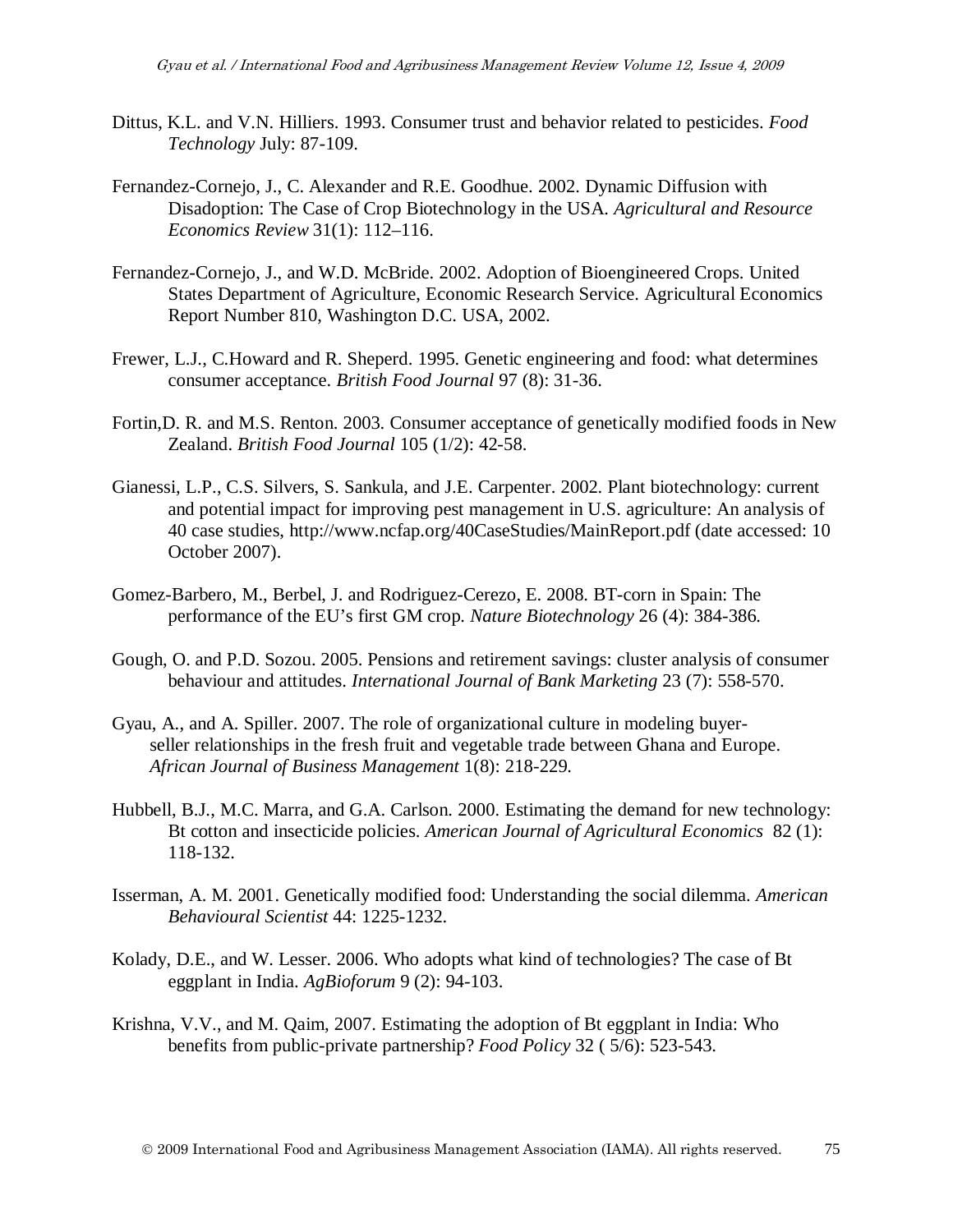- Menrad, K., S. Gaisser, and B. Hüsing. 2003. Gentechnik in der Landwirtschaft, Pflanzenzucht und Lebensmittelproduktion, Heidelberg.
- Merrill, J., J. Goldberger, and J. Foltz. 2005. The adoption of genetically engineered crop varieties in Madison, Wisconsin (USA).
- Miles, S., O. Ueland, and L.J. Flewer. 2005. Public attitudes towards genetically-modified food*. British Food Journal* 107 (4): 246–262.
- Nelson, C.H. 2001. Risk perception, behaviour and consumer response to genetically modified organisms. *American Behavioural Scientist* 44: 1371-1388.
- O'Connor, E. C. Cowan, G. Williams, J. O'Connell, and M. Boland. 2005. Acceptance by Irish consumers of a hypothetical GM dairy spread that reduces cholesterol. *British Food Journal* 107 (6): 361 – 380.
- Onyango, B., R. Govindasamy, W. Hallman, H. Jang, and V. Puduri. 2004. Consumer acceptance of genetically modified foods in Korea: Factor and cluster analysis. Food policy institute working paper WP1104-015.
- Payne, J., J. Fernandez-Cornejo, and S. Daberkow. 2003. Factors affecting the likelihood of corn rootworm Bt seed adoption. *AgBioForum* 6 (1/2): 79-86.
- Perry, J., M. Morehart, D. Banker, J. Johnson. 1997. Contracting—A business option for many farmers. *Agricultural Outlook,* May, Economic Research Service, USDA, Washington, DC.
- Qaim, M. and W. de Javry. 2003. Genetically modified crops, corporate pricing strategies and Farmers' adoption: The case of Argentina. *American Journal of Agricultural Economics* 85 (4): 814-828.
- Saba, A. and M. Vassallo.2002. Consumer attitudes towards the use of gene technology in tomato production. *Food Quality and Preference* 13 (1): 12-23.
- Sankular, S., G. Mormon, and E. Blumenthal. 2005. Biotechnology derived crops planted in 2004: Impacts on US agriculture. www.ncfap.org/whatwedo/pdf/2004biotechimpacts.pdf (Date accessed: 10 October 2007).
- Slovic, P. 1993. Perceived risk, trust and democracy. *Risk analysis* 13 (6): 675-682.
- Sugar, C.A. and G.M. James. 2003. Finding the number of clusters in a dataset: An information theoretic approach. *Journal of the American Statistical Association* 98 (463): 750-63.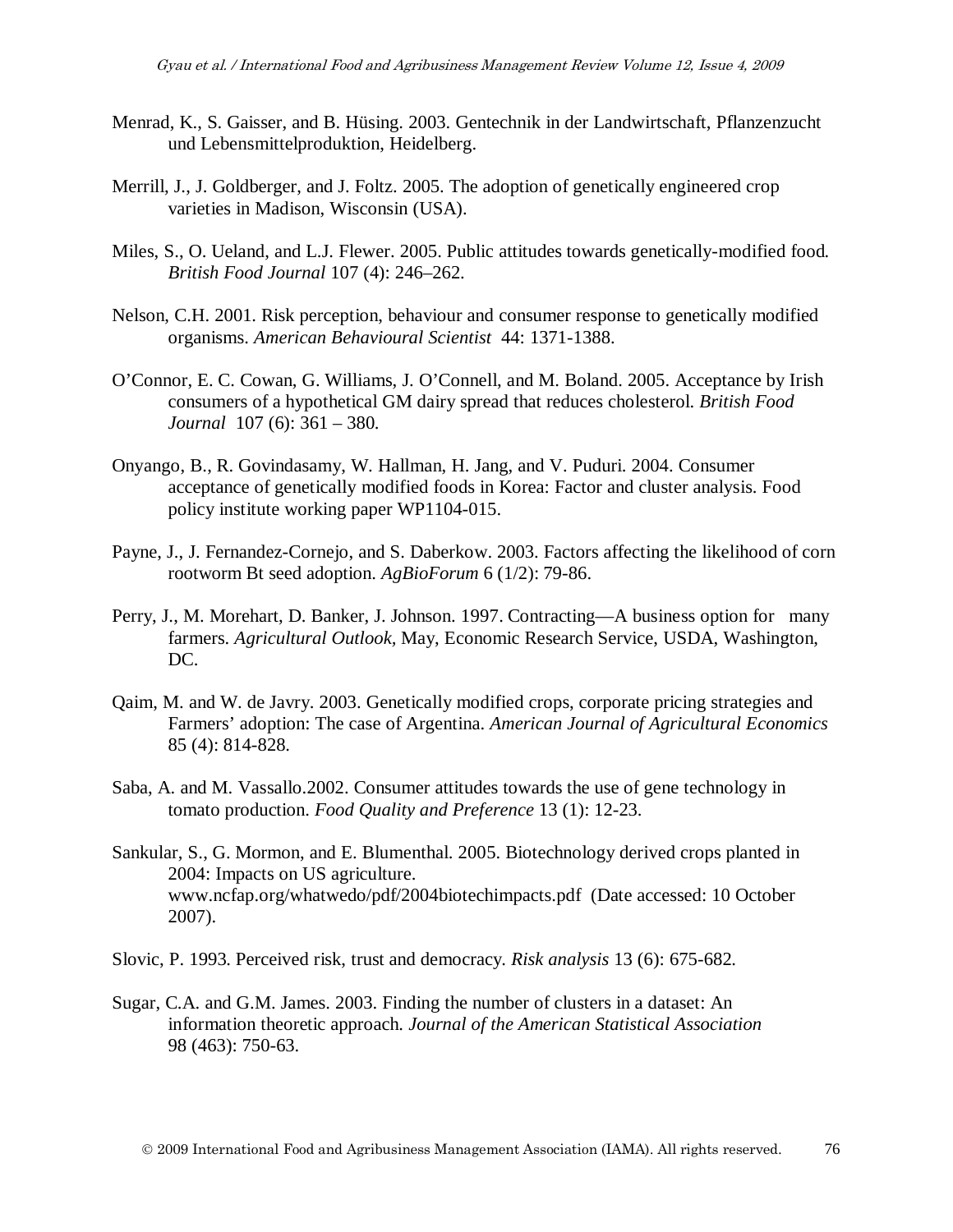- Sundig, D. and D. Zilberman. 2001. The agricultural innovation process: Research and technology adoption in changing agricultural sector. In B.L. Gardner and G.C. Rausser (Eds), *Handbook of Agricultural Economics* (1A, 207-261). Amsterdam: North Holland.
- Van Scharrel, A 2003. Determinants of South Dakota farmers' adoption of genetically modified corn and soybeans, Ann Arbor; MI.
- Voss, J., Spiller, A., Enneking, U. (2009): Zur Akzeptanz von gentechnisch verändertem Saatgut in der deutschen Landwirtschaft, Agrarwirtschaft 58 (3): 155-167.
- Weber, W.E., T. Bringezu, I. Broer, J. Eder, and F. Holz. 2007. Co-existence between GM and non-GM maize crops: Tested in 2004 at the field scale level. (Erprobungsanbau 2004). *Journal of Agronomy and Crop Science* 193: 79-92.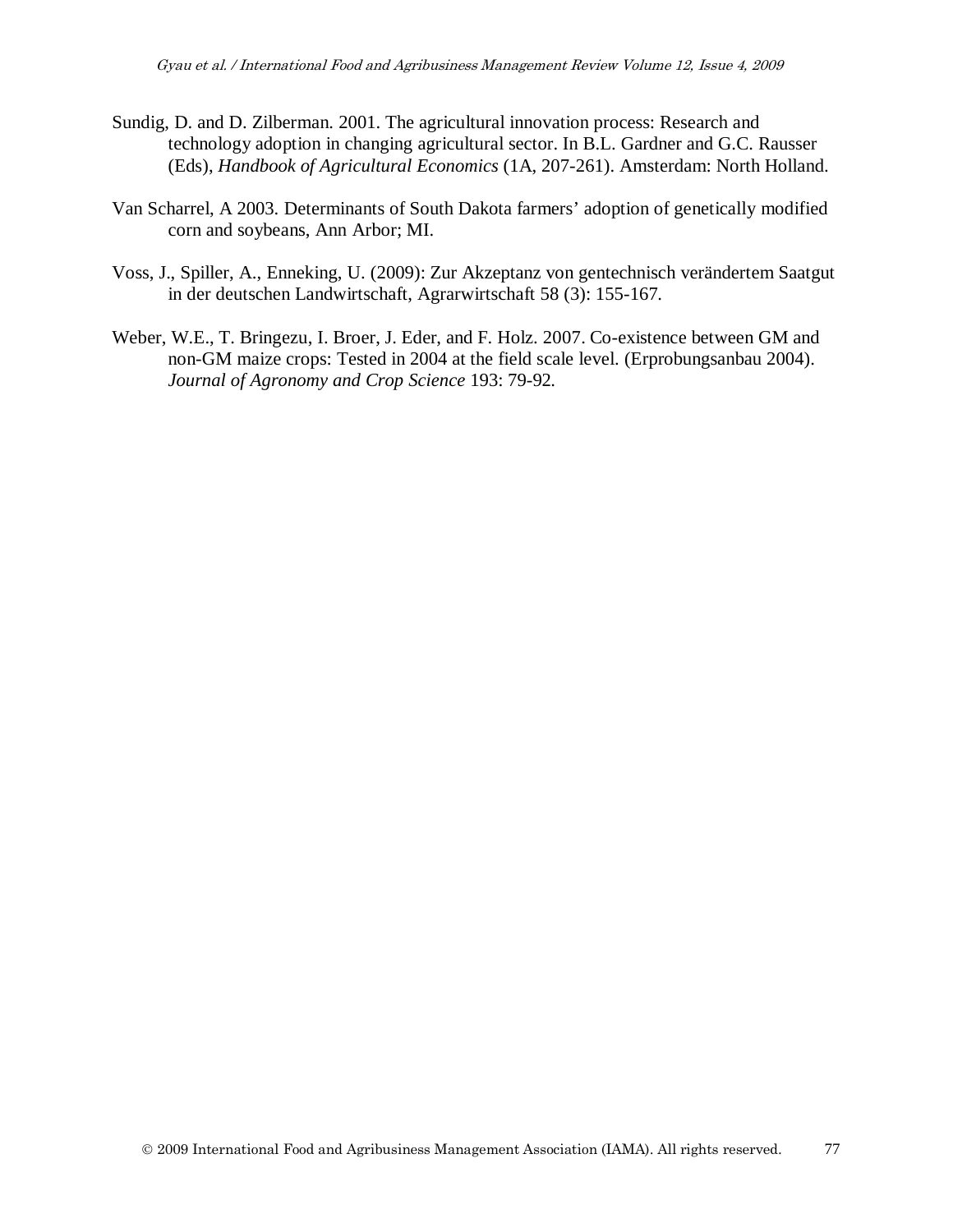# **Appendix 1.**

**Table 3.** Mean and standard deviations of statements on the clustering variables.

|                                                                                                                                                 | <b>Cluster 2</b><br><b>Cluster 1</b><br>n=117 / 37.6%<br>$n=42/13.5%$ |          |         | <b>Cluster 3</b><br>$n=65/20.9%$ |         | <b>Cluster 4</b><br>n=59 / 19.0% |       | <b>Cluster 5</b><br>$n=28/9.0\%$ |         | F-Stat   |            |
|-------------------------------------------------------------------------------------------------------------------------------------------------|-----------------------------------------------------------------------|----------|---------|----------------------------------|---------|----------------------------------|-------|----------------------------------|---------|----------|------------|
|                                                                                                                                                 | $\mu$                                                                 | $\sigma$ | $\mu$   | $\sigma$                         | u       | $\sigma$                         | $\mu$ | $\sigma$                         | μ       | $\sigma$ |            |
| Acceptance by social environment                                                                                                                |                                                                       |          |         |                                  |         |                                  |       |                                  |         |          |            |
| The use of GM seeds is accepted in<br>my family                                                                                                 | 0.87                                                                  | 0.59     | 0.12    | 0.71                             | $-0.06$ | 0.86                             | 1.05  | 0.66                             | $-1.14$ | 0.85     | 33.43***   |
| My village community would accept<br>the cultivation of GM seeds                                                                                | 0.41                                                                  | 0.51     | $-0.15$ | 0.49                             | $-0.45$ | 0.59                             | 0.39  | 0.70                             | $-0.89$ | 0.79     | 65.43***   |
| My local environment would accept<br>the use of GM seeds                                                                                        | 0.28                                                                  | 0.61     | $-0.36$ | 0.76                             | $-0.68$ | 0.66                             | 0.80  | $-0.93$                          | 0.72    | 0.79     | 44.85***   |
| Pressure from the industry<br>The use of GM seeds will become a<br>matter of course with my colleagues                                          | 0.27                                                                  | 0.58     | 0.34    | 0.57                             | $-0.45$ | 0.59                             | 0.98  | 0.51                             | $-0.68$ | 0.72     | $63.23***$ |
| Structural change in agriculture will<br>make the use of BT corn<br>indispensable                                                               | 0.10                                                                  | 0.76     | 0.29    | 0.75                             | $-0.45$ | 0.59                             | 0.98  | 0.51                             | $-0.68$ | 0.72     | 59.90***   |
| Cost effectiveness<br>GM seeds are advantageous from an<br>economic point of view                                                               | 0.77                                                                  | 0.64     | $-0.43$ | 0.59                             | 0.44    | 0.80                             | 1.34  | 0.51                             | $-0.86$ | 0.80     | 77.29***   |
| Work effectiveness in agriculture<br>will be improved by the use of GM<br>seeds                                                                 | 0.74                                                                  | 0.62     | $-0.02$ | 0.84                             | 0.44    | 0.69                             | 1.39  | 0.56                             | $-0.44$ | 0.89     | 45.98***   |
| Manageability of GM seeds<br>Crop yields from GM seeds are<br>suited for feedstuffs                                                             | 0.64                                                                  | 0.74     | $-0.05$ | 0.76                             | 0.05    | 0.92                             | 0.76  | 0.84                             | $-0.78$ | 0.80     | 22.27***   |
| I am of the opinion that the use of<br>crop yields derived from GM seeds is<br>unproblematic as far as the<br>production of energy is concerned | 1.15                                                                  | 0.60     | 0.59    | 0.89                             | 0.34    | 0.91                             | 1.25  | 0.80                             | $-0.39$ | 0.83     | 34.58***   |
| I am of the opinion that a co-<br>existence of GM seeds and<br>conventional seeds is possible.                                                  | 0.95                                                                  | 0.72     | 0.45    | 0.83                             | 0.46    | 0.83                             | 1.19  | 0.78                             | $-1.07$ | 0.81     | 47.26***   |
| Semantic differential: useful vs.<br>superfluous.                                                                                               | 0.56                                                                  | 1.20     | $-0.05$ | 1.14                             | 0.18    | 1.12                             | 0.98  | 1.36                             | $-1.39$ | 0.88     | 21.47***   |